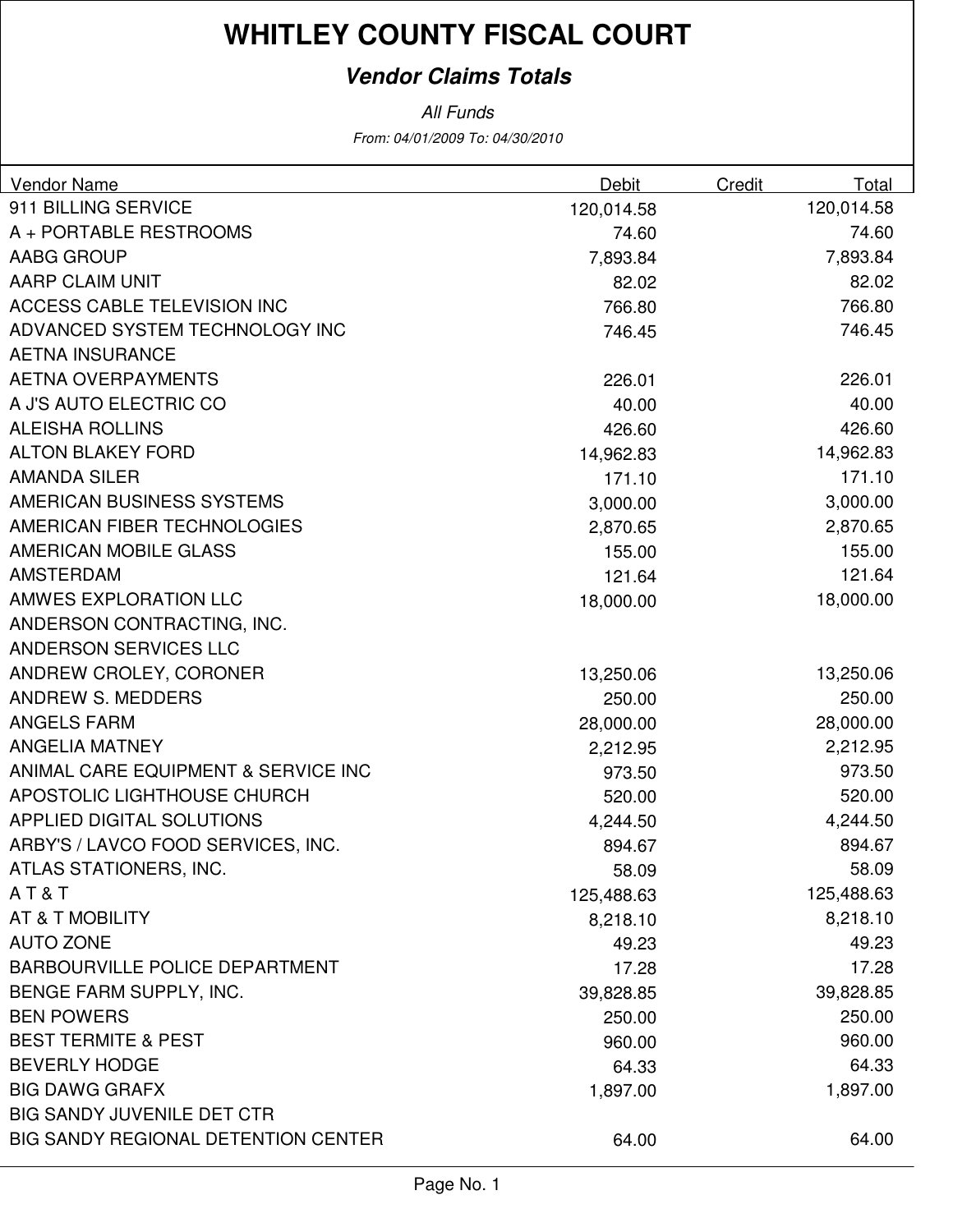#### **Vendor Claims Totals**

All Funds

From: 04/01/2009 To: 04/30/2010

| BILL BERRY'S AUTOBODY COLLISION CENTER<br>4,435.32<br>4,435.32<br><b>BILLY ROWE</b><br>500.00<br>500.00<br><b>BINGHAM TIRE &amp; OIL</b><br>2,707.36<br>2,707.36<br>BISSELL'S, INC.<br>18,506.27<br>18,506.27<br><b>BLUEGRASS/KESCO INCORPORATED</b><br>1,500.00<br>1,500.00<br>BLUEGRASS RECREATIONAL PRODUCTS, INC<br>4,781.00<br>4,781.00<br><b>BLUEGRASS FAMILY HEALTH</b><br>798.00<br>798.00<br><b>BOB BARKER COMPANY, INC</b><br>7,306.19<br>7,306.19<br>130.00<br><b>BOBBY COX</b><br>130.00<br><b>BOBBY TERRELL</b><br>50.00<br>50.00<br><b>BOLTON'S TOWING &amp; REPAIR</b><br>939.63<br>939.63<br><b>BONNIE OR GARVY CROLEY</b><br>33.86<br>33.86<br><b>BOUND TREE MEDICAL, LLC</b><br>32,703.20<br>32,703.20<br><b>BOX LAKE NETWORKS</b><br>18,407.63<br>18,407.63<br><b>BRENDA MAYNARD</b><br>102.00<br>102.00<br><b>BRIDGERS COACHES, INC</b><br>30,000.00<br>30,000.00<br><b>BRITTANY GRAY</b><br>474.35<br>474.35<br><b>BRITT CURNUTT</b><br>800.00<br>800.00<br><b>BAPTIST HEALTHCARE SYSTEMS</b><br>2,215.99<br>2,215.99<br><b>BROCK MCVEY</b><br>7,469.05<br>7,469.05<br><b>BUFFALO MISSIONARY BAPTIST CHURCH</b><br>550.00<br>550.00<br><b>BURGER KING</b><br>890.56<br>890.56<br><b>BYRD GLASS COMPANY</b><br>207.75<br>207.75<br><b>CANADA CONSTRUCTION</b><br><b>CANADA AUTO PARTS</b><br>34,326.65<br>34,326.65<br><b>CAPITAL PLAZA HOTEL</b><br>647.16<br>647.16<br>CENTRAL AUTOMOTIVE SUPPLY INC.<br>586.90<br>586.90<br>CENTRAL KENTUCKY LOCKSMITHING<br>4,970.00<br>4,970.00<br>CHAMBERS AMERICAN PRODUCTS INC.<br>13,936.00<br>13,936.00<br>CHANNING BETE CO. INC.<br>289.89<br>289.89<br>DR. CHARLES LEE MARCUM<br>7,500.00<br>7,500.00<br><b>CHEMSEARCH</b><br>3,444.02<br>3,444.02<br><b>CHRIST COMMUNITY CENTER</b><br>400.00<br>400.00<br><b>CORBIN HIGH SCHOOL</b><br>510.00<br>510.00<br><b>CORBIN HIGH SCHOOL</b><br>500.00<br>500.00<br><b>CHUBB SERVICES CORP</b><br>705.00<br>705.00<br><b>CINTAS FIRST AID &amp; SAFETY</b><br>547.05<br>547.05<br><b>CITY OF CORBIN</b><br>863,990.51<br>863,990.51 | <b>Vendor Name</b> | Debit | Credit<br>Total |
|-----------------------------------------------------------------------------------------------------------------------------------------------------------------------------------------------------------------------------------------------------------------------------------------------------------------------------------------------------------------------------------------------------------------------------------------------------------------------------------------------------------------------------------------------------------------------------------------------------------------------------------------------------------------------------------------------------------------------------------------------------------------------------------------------------------------------------------------------------------------------------------------------------------------------------------------------------------------------------------------------------------------------------------------------------------------------------------------------------------------------------------------------------------------------------------------------------------------------------------------------------------------------------------------------------------------------------------------------------------------------------------------------------------------------------------------------------------------------------------------------------------------------------------------------------------------------------------------------------------------------------------------------------------------------------------------------------------------------------------------------------------------------------------------------------------------------------------------------------------------------------------------------------------------------------------------------------------------------------------------------------------------------------------------------|--------------------|-------|-----------------|
|                                                                                                                                                                                                                                                                                                                                                                                                                                                                                                                                                                                                                                                                                                                                                                                                                                                                                                                                                                                                                                                                                                                                                                                                                                                                                                                                                                                                                                                                                                                                                                                                                                                                                                                                                                                                                                                                                                                                                                                                                                               |                    |       |                 |
|                                                                                                                                                                                                                                                                                                                                                                                                                                                                                                                                                                                                                                                                                                                                                                                                                                                                                                                                                                                                                                                                                                                                                                                                                                                                                                                                                                                                                                                                                                                                                                                                                                                                                                                                                                                                                                                                                                                                                                                                                                               |                    |       |                 |
|                                                                                                                                                                                                                                                                                                                                                                                                                                                                                                                                                                                                                                                                                                                                                                                                                                                                                                                                                                                                                                                                                                                                                                                                                                                                                                                                                                                                                                                                                                                                                                                                                                                                                                                                                                                                                                                                                                                                                                                                                                               |                    |       |                 |
|                                                                                                                                                                                                                                                                                                                                                                                                                                                                                                                                                                                                                                                                                                                                                                                                                                                                                                                                                                                                                                                                                                                                                                                                                                                                                                                                                                                                                                                                                                                                                                                                                                                                                                                                                                                                                                                                                                                                                                                                                                               |                    |       |                 |
|                                                                                                                                                                                                                                                                                                                                                                                                                                                                                                                                                                                                                                                                                                                                                                                                                                                                                                                                                                                                                                                                                                                                                                                                                                                                                                                                                                                                                                                                                                                                                                                                                                                                                                                                                                                                                                                                                                                                                                                                                                               |                    |       |                 |
|                                                                                                                                                                                                                                                                                                                                                                                                                                                                                                                                                                                                                                                                                                                                                                                                                                                                                                                                                                                                                                                                                                                                                                                                                                                                                                                                                                                                                                                                                                                                                                                                                                                                                                                                                                                                                                                                                                                                                                                                                                               |                    |       |                 |
|                                                                                                                                                                                                                                                                                                                                                                                                                                                                                                                                                                                                                                                                                                                                                                                                                                                                                                                                                                                                                                                                                                                                                                                                                                                                                                                                                                                                                                                                                                                                                                                                                                                                                                                                                                                                                                                                                                                                                                                                                                               |                    |       |                 |
|                                                                                                                                                                                                                                                                                                                                                                                                                                                                                                                                                                                                                                                                                                                                                                                                                                                                                                                                                                                                                                                                                                                                                                                                                                                                                                                                                                                                                                                                                                                                                                                                                                                                                                                                                                                                                                                                                                                                                                                                                                               |                    |       |                 |
|                                                                                                                                                                                                                                                                                                                                                                                                                                                                                                                                                                                                                                                                                                                                                                                                                                                                                                                                                                                                                                                                                                                                                                                                                                                                                                                                                                                                                                                                                                                                                                                                                                                                                                                                                                                                                                                                                                                                                                                                                                               |                    |       |                 |
|                                                                                                                                                                                                                                                                                                                                                                                                                                                                                                                                                                                                                                                                                                                                                                                                                                                                                                                                                                                                                                                                                                                                                                                                                                                                                                                                                                                                                                                                                                                                                                                                                                                                                                                                                                                                                                                                                                                                                                                                                                               |                    |       |                 |
|                                                                                                                                                                                                                                                                                                                                                                                                                                                                                                                                                                                                                                                                                                                                                                                                                                                                                                                                                                                                                                                                                                                                                                                                                                                                                                                                                                                                                                                                                                                                                                                                                                                                                                                                                                                                                                                                                                                                                                                                                                               |                    |       |                 |
|                                                                                                                                                                                                                                                                                                                                                                                                                                                                                                                                                                                                                                                                                                                                                                                                                                                                                                                                                                                                                                                                                                                                                                                                                                                                                                                                                                                                                                                                                                                                                                                                                                                                                                                                                                                                                                                                                                                                                                                                                                               |                    |       |                 |
|                                                                                                                                                                                                                                                                                                                                                                                                                                                                                                                                                                                                                                                                                                                                                                                                                                                                                                                                                                                                                                                                                                                                                                                                                                                                                                                                                                                                                                                                                                                                                                                                                                                                                                                                                                                                                                                                                                                                                                                                                                               |                    |       |                 |
|                                                                                                                                                                                                                                                                                                                                                                                                                                                                                                                                                                                                                                                                                                                                                                                                                                                                                                                                                                                                                                                                                                                                                                                                                                                                                                                                                                                                                                                                                                                                                                                                                                                                                                                                                                                                                                                                                                                                                                                                                                               |                    |       |                 |
|                                                                                                                                                                                                                                                                                                                                                                                                                                                                                                                                                                                                                                                                                                                                                                                                                                                                                                                                                                                                                                                                                                                                                                                                                                                                                                                                                                                                                                                                                                                                                                                                                                                                                                                                                                                                                                                                                                                                                                                                                                               |                    |       |                 |
|                                                                                                                                                                                                                                                                                                                                                                                                                                                                                                                                                                                                                                                                                                                                                                                                                                                                                                                                                                                                                                                                                                                                                                                                                                                                                                                                                                                                                                                                                                                                                                                                                                                                                                                                                                                                                                                                                                                                                                                                                                               |                    |       |                 |
|                                                                                                                                                                                                                                                                                                                                                                                                                                                                                                                                                                                                                                                                                                                                                                                                                                                                                                                                                                                                                                                                                                                                                                                                                                                                                                                                                                                                                                                                                                                                                                                                                                                                                                                                                                                                                                                                                                                                                                                                                                               |                    |       |                 |
|                                                                                                                                                                                                                                                                                                                                                                                                                                                                                                                                                                                                                                                                                                                                                                                                                                                                                                                                                                                                                                                                                                                                                                                                                                                                                                                                                                                                                                                                                                                                                                                                                                                                                                                                                                                                                                                                                                                                                                                                                                               |                    |       |                 |
|                                                                                                                                                                                                                                                                                                                                                                                                                                                                                                                                                                                                                                                                                                                                                                                                                                                                                                                                                                                                                                                                                                                                                                                                                                                                                                                                                                                                                                                                                                                                                                                                                                                                                                                                                                                                                                                                                                                                                                                                                                               |                    |       |                 |
|                                                                                                                                                                                                                                                                                                                                                                                                                                                                                                                                                                                                                                                                                                                                                                                                                                                                                                                                                                                                                                                                                                                                                                                                                                                                                                                                                                                                                                                                                                                                                                                                                                                                                                                                                                                                                                                                                                                                                                                                                                               |                    |       |                 |
|                                                                                                                                                                                                                                                                                                                                                                                                                                                                                                                                                                                                                                                                                                                                                                                                                                                                                                                                                                                                                                                                                                                                                                                                                                                                                                                                                                                                                                                                                                                                                                                                                                                                                                                                                                                                                                                                                                                                                                                                                                               |                    |       |                 |
|                                                                                                                                                                                                                                                                                                                                                                                                                                                                                                                                                                                                                                                                                                                                                                                                                                                                                                                                                                                                                                                                                                                                                                                                                                                                                                                                                                                                                                                                                                                                                                                                                                                                                                                                                                                                                                                                                                                                                                                                                                               |                    |       |                 |
|                                                                                                                                                                                                                                                                                                                                                                                                                                                                                                                                                                                                                                                                                                                                                                                                                                                                                                                                                                                                                                                                                                                                                                                                                                                                                                                                                                                                                                                                                                                                                                                                                                                                                                                                                                                                                                                                                                                                                                                                                                               |                    |       |                 |
|                                                                                                                                                                                                                                                                                                                                                                                                                                                                                                                                                                                                                                                                                                                                                                                                                                                                                                                                                                                                                                                                                                                                                                                                                                                                                                                                                                                                                                                                                                                                                                                                                                                                                                                                                                                                                                                                                                                                                                                                                                               |                    |       |                 |
|                                                                                                                                                                                                                                                                                                                                                                                                                                                                                                                                                                                                                                                                                                                                                                                                                                                                                                                                                                                                                                                                                                                                                                                                                                                                                                                                                                                                                                                                                                                                                                                                                                                                                                                                                                                                                                                                                                                                                                                                                                               |                    |       |                 |
|                                                                                                                                                                                                                                                                                                                                                                                                                                                                                                                                                                                                                                                                                                                                                                                                                                                                                                                                                                                                                                                                                                                                                                                                                                                                                                                                                                                                                                                                                                                                                                                                                                                                                                                                                                                                                                                                                                                                                                                                                                               |                    |       |                 |
|                                                                                                                                                                                                                                                                                                                                                                                                                                                                                                                                                                                                                                                                                                                                                                                                                                                                                                                                                                                                                                                                                                                                                                                                                                                                                                                                                                                                                                                                                                                                                                                                                                                                                                                                                                                                                                                                                                                                                                                                                                               |                    |       |                 |
|                                                                                                                                                                                                                                                                                                                                                                                                                                                                                                                                                                                                                                                                                                                                                                                                                                                                                                                                                                                                                                                                                                                                                                                                                                                                                                                                                                                                                                                                                                                                                                                                                                                                                                                                                                                                                                                                                                                                                                                                                                               |                    |       |                 |
|                                                                                                                                                                                                                                                                                                                                                                                                                                                                                                                                                                                                                                                                                                                                                                                                                                                                                                                                                                                                                                                                                                                                                                                                                                                                                                                                                                                                                                                                                                                                                                                                                                                                                                                                                                                                                                                                                                                                                                                                                                               |                    |       |                 |
|                                                                                                                                                                                                                                                                                                                                                                                                                                                                                                                                                                                                                                                                                                                                                                                                                                                                                                                                                                                                                                                                                                                                                                                                                                                                                                                                                                                                                                                                                                                                                                                                                                                                                                                                                                                                                                                                                                                                                                                                                                               |                    |       |                 |
|                                                                                                                                                                                                                                                                                                                                                                                                                                                                                                                                                                                                                                                                                                                                                                                                                                                                                                                                                                                                                                                                                                                                                                                                                                                                                                                                                                                                                                                                                                                                                                                                                                                                                                                                                                                                                                                                                                                                                                                                                                               |                    |       |                 |
|                                                                                                                                                                                                                                                                                                                                                                                                                                                                                                                                                                                                                                                                                                                                                                                                                                                                                                                                                                                                                                                                                                                                                                                                                                                                                                                                                                                                                                                                                                                                                                                                                                                                                                                                                                                                                                                                                                                                                                                                                                               |                    |       |                 |
|                                                                                                                                                                                                                                                                                                                                                                                                                                                                                                                                                                                                                                                                                                                                                                                                                                                                                                                                                                                                                                                                                                                                                                                                                                                                                                                                                                                                                                                                                                                                                                                                                                                                                                                                                                                                                                                                                                                                                                                                                                               |                    |       |                 |
|                                                                                                                                                                                                                                                                                                                                                                                                                                                                                                                                                                                                                                                                                                                                                                                                                                                                                                                                                                                                                                                                                                                                                                                                                                                                                                                                                                                                                                                                                                                                                                                                                                                                                                                                                                                                                                                                                                                                                                                                                                               |                    |       |                 |
|                                                                                                                                                                                                                                                                                                                                                                                                                                                                                                                                                                                                                                                                                                                                                                                                                                                                                                                                                                                                                                                                                                                                                                                                                                                                                                                                                                                                                                                                                                                                                                                                                                                                                                                                                                                                                                                                                                                                                                                                                                               |                    |       |                 |
|                                                                                                                                                                                                                                                                                                                                                                                                                                                                                                                                                                                                                                                                                                                                                                                                                                                                                                                                                                                                                                                                                                                                                                                                                                                                                                                                                                                                                                                                                                                                                                                                                                                                                                                                                                                                                                                                                                                                                                                                                                               |                    |       |                 |
|                                                                                                                                                                                                                                                                                                                                                                                                                                                                                                                                                                                                                                                                                                                                                                                                                                                                                                                                                                                                                                                                                                                                                                                                                                                                                                                                                                                                                                                                                                                                                                                                                                                                                                                                                                                                                                                                                                                                                                                                                                               |                    |       |                 |
|                                                                                                                                                                                                                                                                                                                                                                                                                                                                                                                                                                                                                                                                                                                                                                                                                                                                                                                                                                                                                                                                                                                                                                                                                                                                                                                                                                                                                                                                                                                                                                                                                                                                                                                                                                                                                                                                                                                                                                                                                                               |                    |       |                 |
| <b>CITY OF KNOXVILLE</b><br>15,640.00<br>15,640.00                                                                                                                                                                                                                                                                                                                                                                                                                                                                                                                                                                                                                                                                                                                                                                                                                                                                                                                                                                                                                                                                                                                                                                                                                                                                                                                                                                                                                                                                                                                                                                                                                                                                                                                                                                                                                                                                                                                                                                                            |                    |       |                 |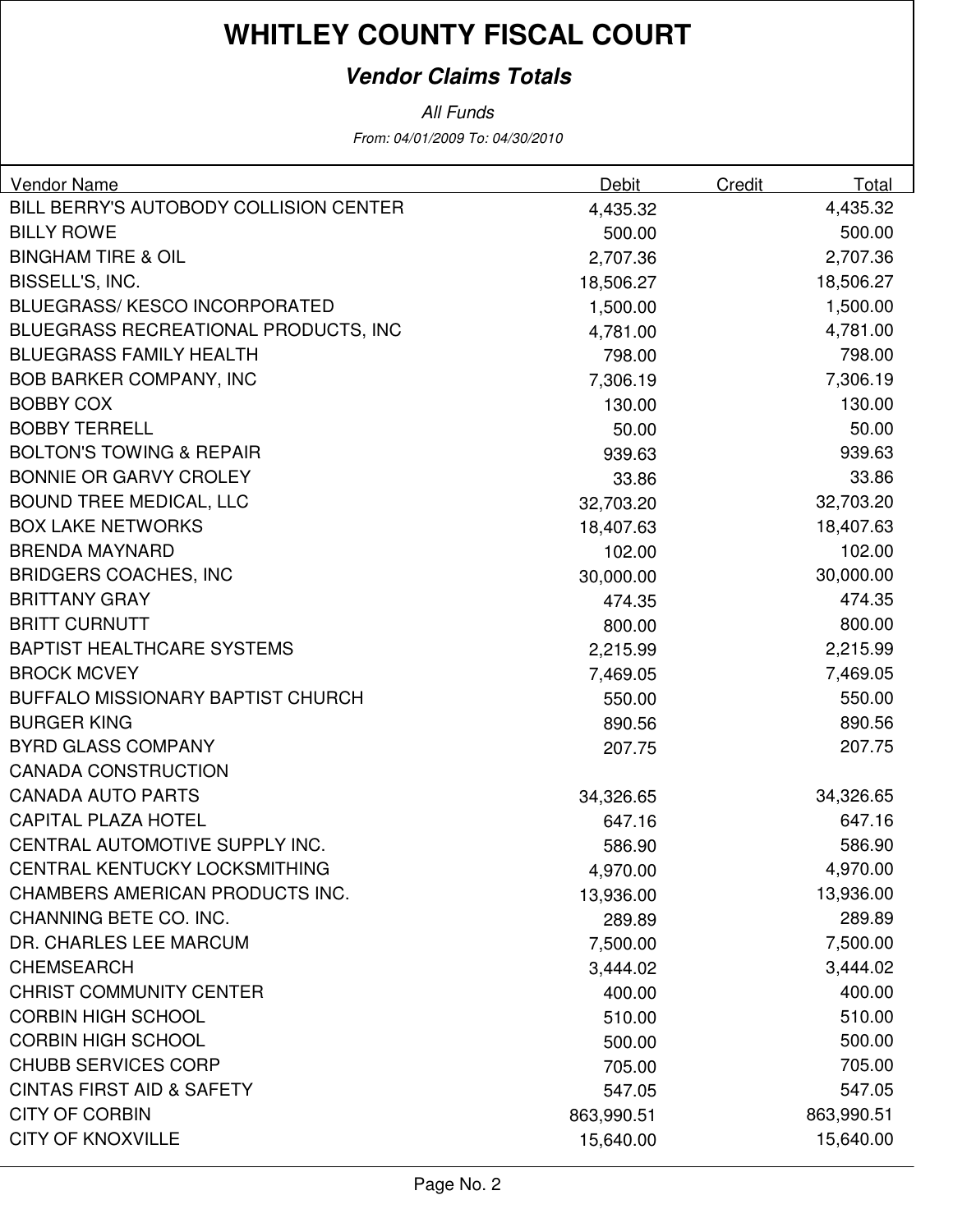#### **Vendor Claims Totals**

| Vendor Name                                   | Debit      | Credit | Total      |
|-----------------------------------------------|------------|--------|------------|
| <b>CITY OF WILLIAMSBURG</b>                   | 489,891.04 |        | 489,891.04 |
| <b>CITY UTILITIES COMMISSION</b>              | 758.70     |        | 758.70     |
| CLARENCE AND JUDITH LAPEDES FAMILY            | 9,650.00   |        | 9,650.00   |
| <b>COBRA SYSTEMS, INC</b>                     | 600.00     |        | 600.00     |
| CODELL CONSTRUCTION COMPANY, INC.             | 684,200.00 |        | 684,200.00 |
| <b>COMMUNITY TRUST BANK</b>                   | 3,150.91   | 301.98 | 2,848.93   |
| <b>COMPUTER CLINC</b>                         | 4,005.21   |        | 4,005.21   |
| <b>CONTINENTAL RESEARCH CORP</b>              | 341.34     |        | 341.34     |
| <b>CORBIN ALTERNATOR</b>                      | 1,614.00   |        | 1,614.00   |
| <b>CORBIN INDEPENDENT SCHOOL DISTRICT</b>     | 533.53     |        | 533.53     |
| <b>CORBIN COLLISON &amp; AUTO REPAIR, LLC</b> | 700.00     |        | 700.00     |
| <b>CORBIN COMMUNICATIONS</b>                  | 65.00      |        | 65.00      |
| CORBIN INDUSTRIAL DEVELOPMENT COMMISSION      | 10,000.00  |        | 10,000.00  |
| <b>CORBIN MATERIALS, INC.</b>                 | 1,595.61   |        | 1,595.61   |
| <b>CORBIN SENIOR CITIZENS</b>                 | 1,000.00   |        | 1,000.00   |
| <b>CORNCREEK BAPTIST CHURCH</b>               | 500.00     |        | 500.00     |
| <b>CORTNEY HAMBY</b>                          | 239.87     |        | 239.87     |
| <b>COUNTRY HOME PRDUCTS</b>                   | 5,040.95   |        | 5,040.95   |
| CRAFTMASTER HARDWARE CO, INC.                 | 56.22      |        | 56.22      |
| C & R COMMUNICATIONS                          | 7,652.99   |        | 7,652.99   |
| CROLEY METAL SALES & CONSTRUCTION, INC.       | 383.90     |        | 383.90     |
| <b>CUB SCOUTS PACK 513</b>                    | 1,515.00   |        | 1,515.00   |
| <b>CUMBERLAND FALLS WATER DIST</b>            | 650.55     |        | 650.55     |
| <b>CUMBERLAND RIVER CLINIC</b>                |            |        |            |
| <b>CUMBERLAND RIVER LAND CO., LLC</b>         | 175.00     |        | 175.00     |
| <b>CUMBERLAND VALLEY A D D</b>                | 7,080.00   |        | 7,080.00   |
| CUMBERLAND VALLEY R C & D COUNCIL             | 100.00     |        | 100.00     |
| CUMBERLAND VALLEY ELECTRIC, INC.              | 8,585.91   |        | 8,585.91   |
| <b>DAN FROST</b>                              | 555.00     |        | 555.00     |
| DANNY'S AUTO BODY SHOP                        | 3,600.00   |        | 3,600.00   |
| <b>DAVENPORTS MARKET</b>                      | 1,499.82   |        | 1,499.82   |
| D C ELEVATOR COMPANY, INC.                    | 1,907.73   |        | 1,907.73   |
| <b>DELTA DENTAL</b>                           | 16,762.53  |        | 16,762.53  |
| DELTA NATURAL GAS CO., INC.                   | 37,861.09  |        | 37,861.09  |
| LAW OFFICE OF DEREK R. DUBIN                  | 1,500.00   |        | 1,500.00   |
| DETROIT SALT COMPANY LLC                      | 29,971.57  |        | 29,971.57  |
| <b>DIAMOND DRUGS INC</b>                      | 131.44     |        | 131.44     |
| DIGITECH SERVICES, INC.                       | 29,901.04  |        | 29,901.04  |
| <b>FAMILY DOLLAR STORE</b>                    | 3,865.42   |        | 3,865.42   |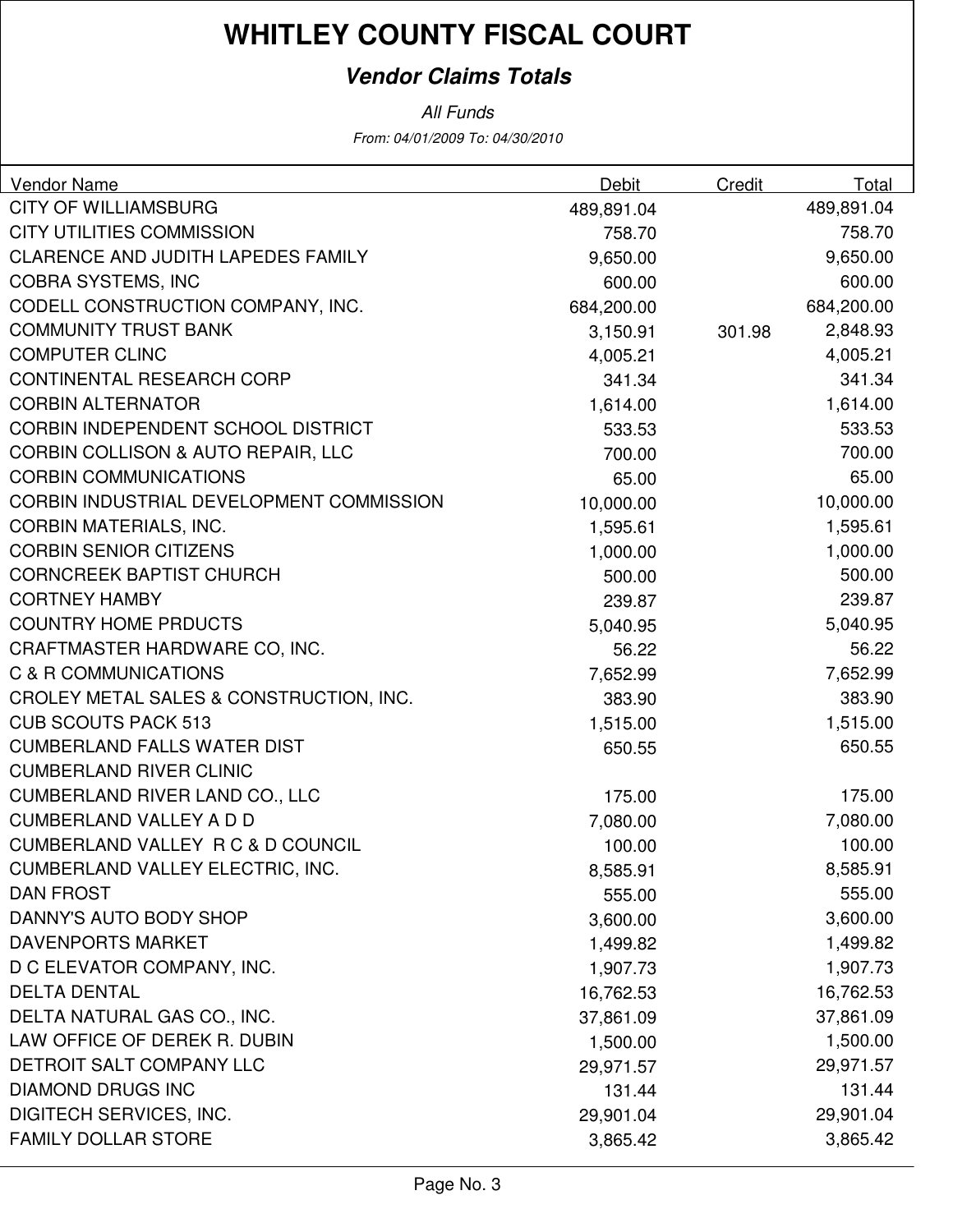### **Vendor Claims Totals**

| <b>Vendor Name</b><br><b>DOMINO'S PIZZA</b> | Debit      | Credit | Total<br>216.73       |
|---------------------------------------------|------------|--------|-----------------------|
| DR. DOUGLAS KARR                            | 216.73     |        | 240.00                |
| DRIVES AND CONVEYORS                        | 240.00     |        | 121.47                |
| <b>DR. MICHAEL SMITH</b>                    | 121.47     |        | 5,975.00              |
| <b>DTN</b>                                  | 5,975.00   |        | 2,268.00              |
| <b>D &amp; T WATER RECOVERY, LLC</b>        | 2,268.00   |        |                       |
| <b>DUGGERS SEPTIC CLEANING</b>              | 2,000.00   |        | 2,000.00<br>600.00    |
| DYNAMIC PHYSICAL THERAPY                    | 600.00     |        | 497.00                |
| <b>EASTERN KENTUCKY PRIDE</b>               | 497.00     |        |                       |
| <b>EDDIE HILL</b>                           | 2,000.00   |        | 2,000.00<br>44.82     |
| <b>ELLIS SANITATION</b>                     | 44.82      |        |                       |
| ELLISON'S SANITARY SUPPLY CO., INC.         | 1,050.00   |        | 1,050.00<br>14,593.81 |
| <b>ELMER OR FLORA MOSES</b>                 | 14,593.81  |        |                       |
|                                             | 18.87      |        | 18.87                 |
| ELMO GREER & SONS, INC.                     | 982,204.09 |        | 982,204.09            |
| <b>EMBLEM ENTERPRISES INC</b>               | 611.41     |        | 611.41                |
| <b>EMERGENCY COVERAGE CORP</b>              |            |        |                       |
| <b>EMERGENCY MEDICAL PRODUCTS, INC</b>      | 4,255.72   |        | 4,255.72              |
| <b>EMLYN BAPTIST CHURCH</b>                 | 500.00     |        | 500.00                |
| <b>EMLYN VFD</b>                            | 1,000.00   |        | 1,000.00              |
| <b>ENVIRONMENTAL EMERGENCY REPONSE</b>      | 5,943.20   |        | 5,943.20              |
| <b>ERNIE MOORE</b>                          | 1,395.00   |        | 1,395.00              |
| <b>ESKRIDGE A. SHELTON</b>                  | 16,426.00  |        | 16,426.00             |
| <b>ESTATE OF NORA SAMS</b>                  | 44.96      |        | 44.96                 |
| EUBANKS ELECTRICAL SUPPLY, INC.             | 154.29     |        | 154.29                |
| <b>EVAPAR</b>                               | 1,230.23   |        | 1,230.23              |
| <b>EVELYN McCULLAH</b>                      | 142.80     |        | 142.80                |
| <b>EZ COUNTRY</b>                           | 4,100.00   |        | 4,100.00              |
| <b>FALLS FORD</b>                           | 1,406.55   |        | 1,406.55              |
| <b>FALLS ROAD HARDWARE</b>                  |            |        |                       |
| <b>FALLS ROAD RUNNERS</b>                   | 400.00     |        | 400.00                |
| <b>FAULKNER AND TAYLOR</b>                  | 2,692.09   |        | 2,692.09              |
| <b>FELICIA EATON</b>                        | 147.69     |        | 147.69                |
| FIRST RESPONSE OF THE BLUEGRASS             | 612.00     |        | 612.00                |
| <b>FLEETONE</b>                             | 197,597.76 |        | 197,597.76            |
| <b>FORCHT BANK</b>                          | 1,481.79   |        | 1,481.79              |
| <b>FUCHS LUBRICANTS</b>                     | 9,067.75   |        | 9,067.75              |
| G & K SERVICES, INC                         | 12,077.40  |        | 12,077.40             |
| <b>GARY CHAMBERS</b>                        | 15,821.31  |        | 15,821.31             |
| <b>GATEWAY COMPUTERS</b>                    |            |        |                       |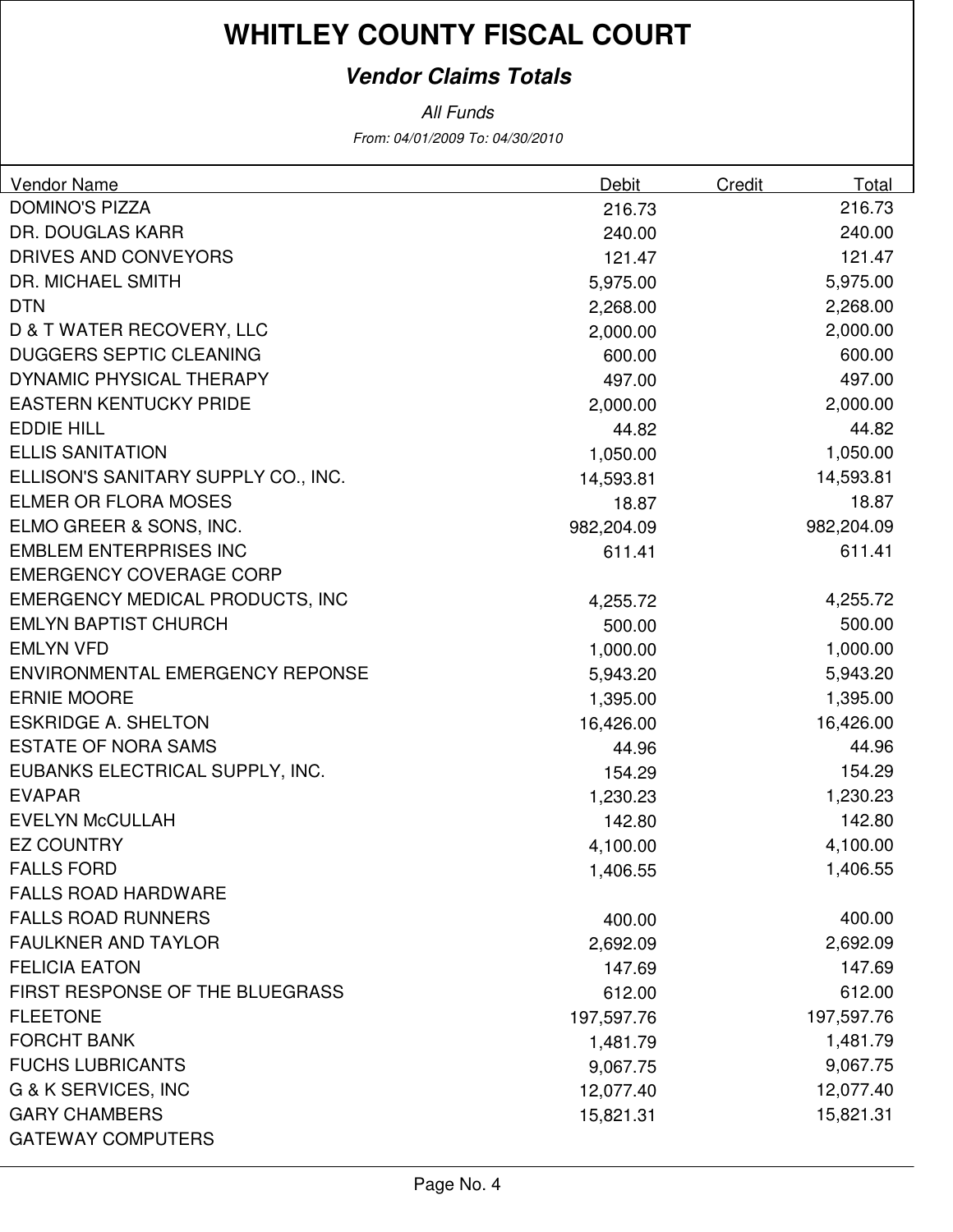#### **Vendor Claims Totals**

| <b>Vendor Name</b>                                | Debit      | Credit | Total      |
|---------------------------------------------------|------------|--------|------------|
| <b>GATEWAY CHILDREN'S SERVICES</b>                | 1,508.25   |        | 1,508.25   |
| G & C SUPPLY CO. INC.                             | 9,070.55   |        | 9,070.55   |
| <b>GLOBAL EQUIPMENT CO</b>                        | 2,377.04   |        | 2,377.04   |
| <b>GRETA PRICE</b>                                | 1,418.75   |        | 1,418.75   |
| G & S TIRE INC.                                   | 1,923.54   |        | 1,923.54   |
| <b>HAAR WOOD PRODUCTS</b>                         | 2,707.80   |        | 2,707.80   |
| HAMILTON ACCOUNT SERVICES, INC.                   |            |        |            |
| <b>HAMLIN &amp; KERSEY</b>                        | 329.00     |        | 329.00     |
| <b>HAM RADIO OUTLET</b>                           | 1,024.90   |        | 1,024.90   |
| <b>HARDEE'S</b>                                   | 1,744.74   |        | 1,744.74   |
| HARP ENTERPRISES, INC.                            | 3,915.74   |        | 3,915.74   |
| <b>HARVEY'S CHEVRON</b>                           | 981.00     |        | 981.00     |
| <b>HAWKINS AIR COMPRESSOR SALES &amp; SERVICE</b> | 1,950.00   |        | 1,950.00   |
| <b>HEALTH PROFESSIONALS LLC</b>                   | 83,653.81  |        | 83,653.81  |
| <b>HELTON'S TRANSMISSION</b>                      | 874.00     |        | 874.00     |
| <b>HG MAYBECK CO INC</b>                          | 321.00     |        | 321.00     |
| <b>HINKLE BLOCK &amp; MASONRY PRODUCTS</b>        |            |        |            |
| HINKLE CONTRACTING CORPORATION                    | 141,576.69 |        | 141,576.69 |
| HINKLE PRINTING, INC.                             | 1,428.80   |        | 1,428.80   |
| <b>HOBART CORP</b>                                | 5,139.91   |        | 5,139.91   |
| <b>HOLIDAY INN</b>                                | 102.05     |        | 102.05     |
| <b>HOLSTON GASES</b>                              | 17,606.50  |        | 17,606.50  |
| <b>HOSPICE OF THE BLUEGRASS</b>                   | 331.64     |        | 331.64     |
| <b>HUDSON MATERIALS</b>                           | 72,230.74  |        | 72,230.74  |
| HUMANA HEALTH PLAN INC                            | 354,153.48 |        | 354,153.48 |
| <b>HUMANA CLAIMS OFFICE</b>                       | 415.08     |        | 415.08     |
| <b>HYATT REGENCY</b>                              | 376.00     |        | 376.00     |
| <b>HYDRAULIC SPEC. INC</b>                        | 653.90     |        | 653.90     |
| <b>HOMETOWN IGA #57</b>                           | 1,094.83   |        | 1,094.83   |
| <b>IMAGING OFFICE SYSTEMS INC</b>                 | 786.45     |        | 786.45     |
| INDUSTRAIL TOOL BOX, INC.                         | 604.92     |        | 604.92     |
| <b>INGRAM TRUCK &amp; TRACTOR INC</b>             | 231.22     |        | 231.22     |
| INNOVATIVE COMMUNICATIONS, INC                    | 7,137.61   |        | 7,137.61   |
| <b>INTERACT PUBLIC SAFETY SYSTEMS</b>             | 40,722.89  |        | 40,722.89  |
| <b>INTERSTATE CONSTRUCTION PRODUCTS</b>           | 4,753.00   |        | 4,753.00   |
| INTERSTEEL, INC.                                  | 91.19      |        | 91.19      |
| <b>IRENE PEACE</b>                                | 6,000.00   |        | 6,000.00   |
| <b>IVARY OR NANNIE ANDERSON</b>                   | 175.39     |        | 175.39     |
| <b>JACK PARTIN</b>                                | 109.44     |        | 109.44     |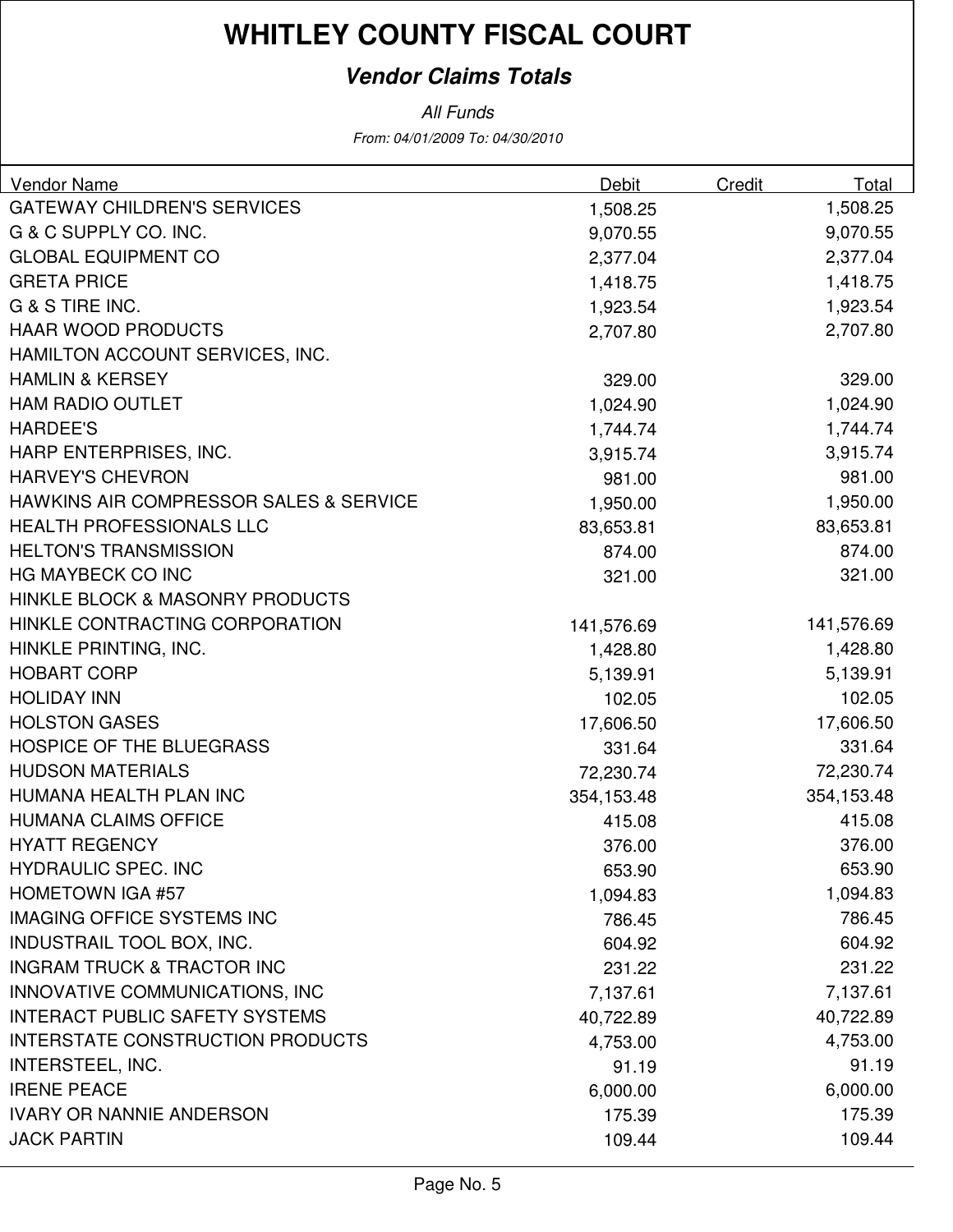#### **Vendor Claims Totals**

| Vendor Name                           | Debit      | Credit | Total      |
|---------------------------------------|------------|--------|------------|
| <b>JACK ROADEN PLUMBING</b>           | 240.00     |        | 240.00     |
| <b>JAIL TRACKER</b>                   | 530.36     |        | 530.36     |
| <b>JANICE OR FRANK KING</b>           | 100.00     |        | 100.00     |
| JEFFERSON CO. FISCAL COURT            |            |        |            |
| JEFFERSON AUDIO VIDEO SYSTEMS INC     | 750.00     |        | 750.00     |
| <b>JEFF GRAY</b>                      | 392.19     |        | 392.19     |
| <b>JELLICO COMMUNITY HOSPITAL</b>     | 1,441.61   |        | 1,441.61   |
| <b>JERRY DAVIS</b>                    | 400.00     |        | 400.00     |
| <b>JERRY'S TOWING</b>                 | 100.00     |        | 100.00     |
| <b>JESSICA HILL - TAYLOR</b>          | 336.40     |        | 336.40     |
| J.J. KELLER & ASSOCAITES, INC         | 795.00     |        | 795.00     |
| <b>J&amp;J SYSTEMS PLUS, INC.</b>     | 1,120.00   |        | 1,120.00   |
| JLG IDENTIFICATION SOLUTIONS, INC     | 9,380.72   |        | 9,380.72   |
| <b>JOE HILL ELECTRICAL</b>            | 10,552.09  |        | 10,552.09  |
| <b>JOE &amp; SHIRLEY FOLEY</b>        | 43,000.00  |        | 43,000.00  |
| <b>JOHN DAVENPORT</b>                 | 102.04     |        | 102.04     |
| JOHNNY WHEELS OF WILLIAMSBURG, INC    | 5,398.33   |        | 5,398.33   |
| <b>JOY'S KOUNTRY KOOKING</b>          |            |        |            |
| <b>JP COOKE COMPANY</b>               | 638.24     |        | 638.24     |
| <b>JUDY BRIMM</b>                     | 1,300.38   |        | 1,300.38   |
| <b>JUDY GREEN</b>                     | 225.00     |        | 225.00     |
| K A C O ALL LINES FUND                | 249,356.25 |        | 249,356.25 |
| KACO WORKERS COMPENSATION FUND        | 309,438.12 |        | 309,438.12 |
| <b>KACTFO</b>                         | 350.00     |        | 350.00     |
| KAPA                                  | 960.00     |        | 960.00     |
| KAY SCHWARTZ, COUNTY CLERK            | 11,935.24  |        | 11,935.24  |
| <b>KCJEA</b>                          | 2,227.00   |        | 2,227.00   |
| KELLWELL FOOD MANAGEMENT              | 259,858.20 |        | 259,858.20 |
| <b>KELLY HARRISON</b>                 | 266.20     |        | 266.20     |
| <b>KEN MOBLEY, JAILER</b>             | 668.38     |        | 668.38     |
| <b>KEN TEN ADVERTISING</b>            | 1,071.41   |        | 1,071.41   |
| KU                                    | 80,626.07  |        | 80,626.07  |
| <b>KENWAY DISTRIBUTORS</b>            | 761.06     |        | 761.06     |
| <b>KEY TECHNOLOGIES</b>               | 4,260.00   |        | 4,260.00   |
| <b>KFC</b>                            | 1,210.92   |        | 1,210.92   |
| KIMBELL MIDWEST                       | 3,771.78   |        | 3,771.78   |
| <b>KIMBERLY MORGAN</b>                | 96.02      |        | 96.02      |
| KING'S TIRE RECYCLING INC             | 1,863.50   |        | 1,863.50   |
| KNOX-WHITLEY HUMANE ASSOCIATION, INC, | 22,500.00  |        | 22,500.00  |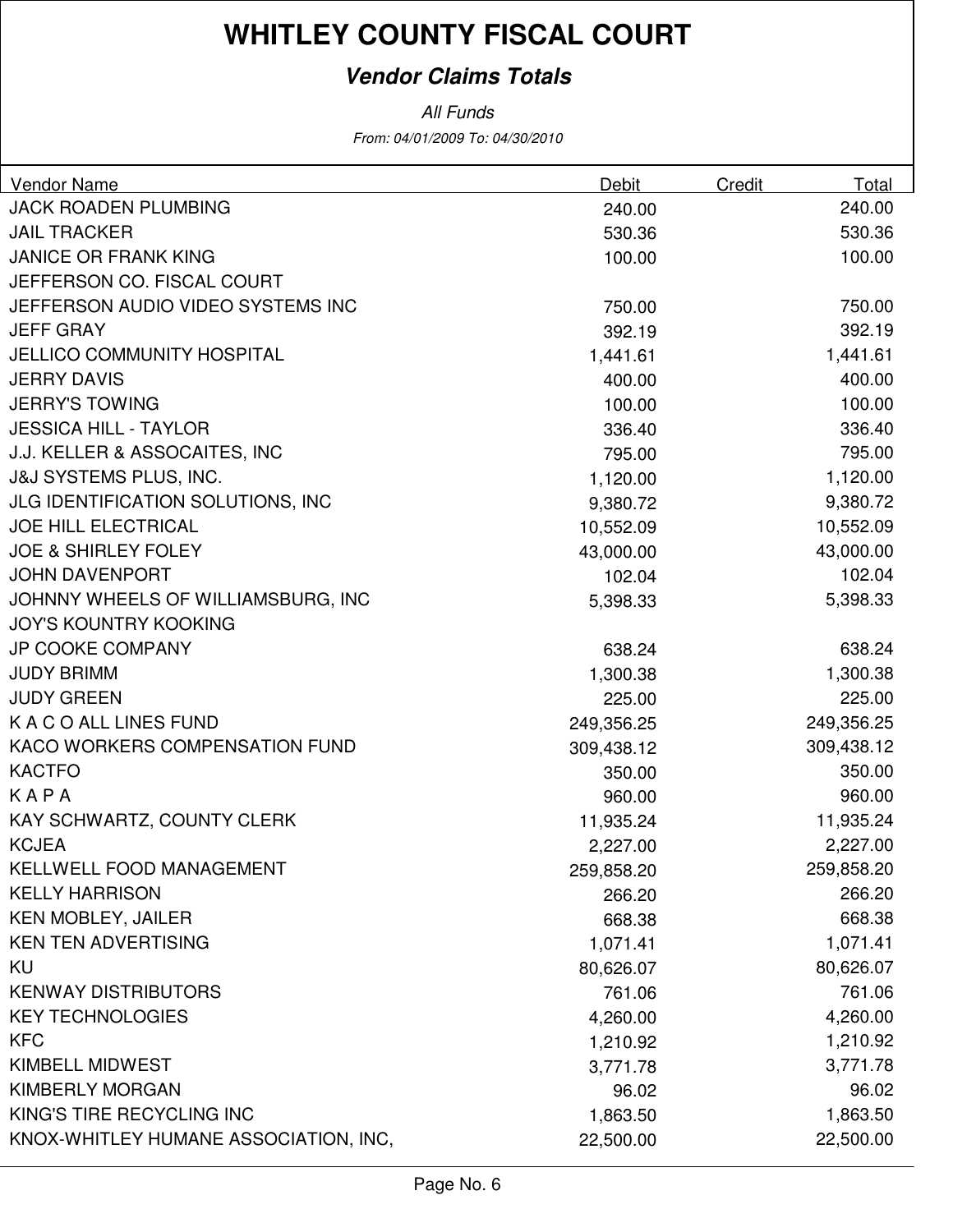#### **Vendor Claims Totals**

| <b>Vendor Name</b>                     | Debit      | Credit | Total      |
|----------------------------------------|------------|--------|------------|
| <b>KOLA</b>                            | 150.00     |        | 150.00     |
| KOORSEN PROTECTION SERVICE             | 4,924.01   |        | 4,924.01   |
| KY ASSOCIATON OF COUNTIES              | 1,100.00   |        | 1,100.00   |
| KY BOARD OF EMERGENCY MEDICAL SERVICES | 910.00     |        | 910.00     |
| KY COUNTY ATTORNEY ASSOC.              | 1,000.00   |        | 1,000.00   |
| KY. EMERGENCY MANAGEMENT ASSOC         | 50.00      |        | 50.00      |
| KY JAILERS ASSOC.                      | 950.00     |        | 950.00     |
| <b>KYLE CREEKMORE</b>                  | 530.00     |        | 530.00     |
| <b>KYLE KINNEY</b>                     | 241.02     |        | 241.02     |
| <b>KY NATIONAL GUARD</b>               | 50.00      |        | 50.00      |
| <b>KY OUTDOORSMAN</b>                  | 1,069.20   |        | 1,069.20   |
| <b>KENTUCKY RETIREMENT SYSTEM</b>      | 4,460.00   |        | 4,460.00   |
| <b>KY RIVER MEDICAL</b>                | 637.79     |        | 637.79     |
| KY RIVER REGIONAL JAIL                 |            |        |            |
| <b>KENTUCKY STATE TREASURER</b>        | 282,246.33 |        | 282,246.33 |
| <b>LARRY HOWARD</b>                    | 272.88     |        | 272.88     |
| LAUREL RIDGE LANDFILL                  | 312.97     |        | 312.97     |
| <b>LAUREL TERMITE CONTROL</b>          | 1,105.00   |        | 1,105.00   |
| <b>LESLIE'S USED TIRES</b>             | 479.80     |        | 479.80     |
| LEXINGTON DOWNTOWN HOTEL & CONFERENCE  | 1,276.16   |        | 1,276.16   |
| LAWRENCE HODGE, SHERIFF                | 461,483.51 |        | 461,483.51 |
| LIBERTY FLAG & SPECIALTY CO.           | 123.75     |        | 123.75     |
| <b>LONDON FARM SERVICE</b>             | 528.23     |        | 528.23     |
| <b>LONDON RADIO SERVICE</b>            | 186,821.06 |        | 186,821.06 |
| L & W EMERGENCY EQUIPMENT, INC.        | 1,893.26   |        | 1,893.26   |
| <b>LYTTLE'S TELEPHONE</b>              | 2,993.00   |        | 2,993.00   |
| <b>MAIDEN DRUG CO.</b>                 | 554.28     |        | 554.28     |
| MAPLE CREEK CHURCH OF GOD              | 1,000.00   |        | 1,000.00   |
| <b>MAPSYNC</b>                         | 950.00     |        | 950.00     |
| <b>MARIENE JEWEL</b>                   | 50.00      |        | 50.00      |
| <b>MARK MOTORS</b>                     | 10,500.00  |        | 10,500.00  |
| <b>MARRIOTT GRIFFIN GATE RESORT</b>    | 211.86     |        | 211.86     |
| <b>MARTHA LOGAN</b>                    | 779.92     |        | 779.92     |
| <b>MARTIN'S PETERBILT</b>              | 1,623.04   |        | 1,623.04   |
| <b>MASON SECURITY NETWORK</b>          | 6,276.51   |        | 6,276.51   |
| <b>MCDONALD'S</b>                      | 1,036.65   |        | 1,036.65   |
| MEDICAL CLAIMS ASSISTANCE, INC.        | 1,246.60   |        | 1,246.60   |
| MED TECH MEDICAL SERVICES LLC          | 1,753.60   |        | 1,753.60   |
| <b>FISCALSOFT CORPORATION</b>          | 3,500.00   |        | 3,500.00   |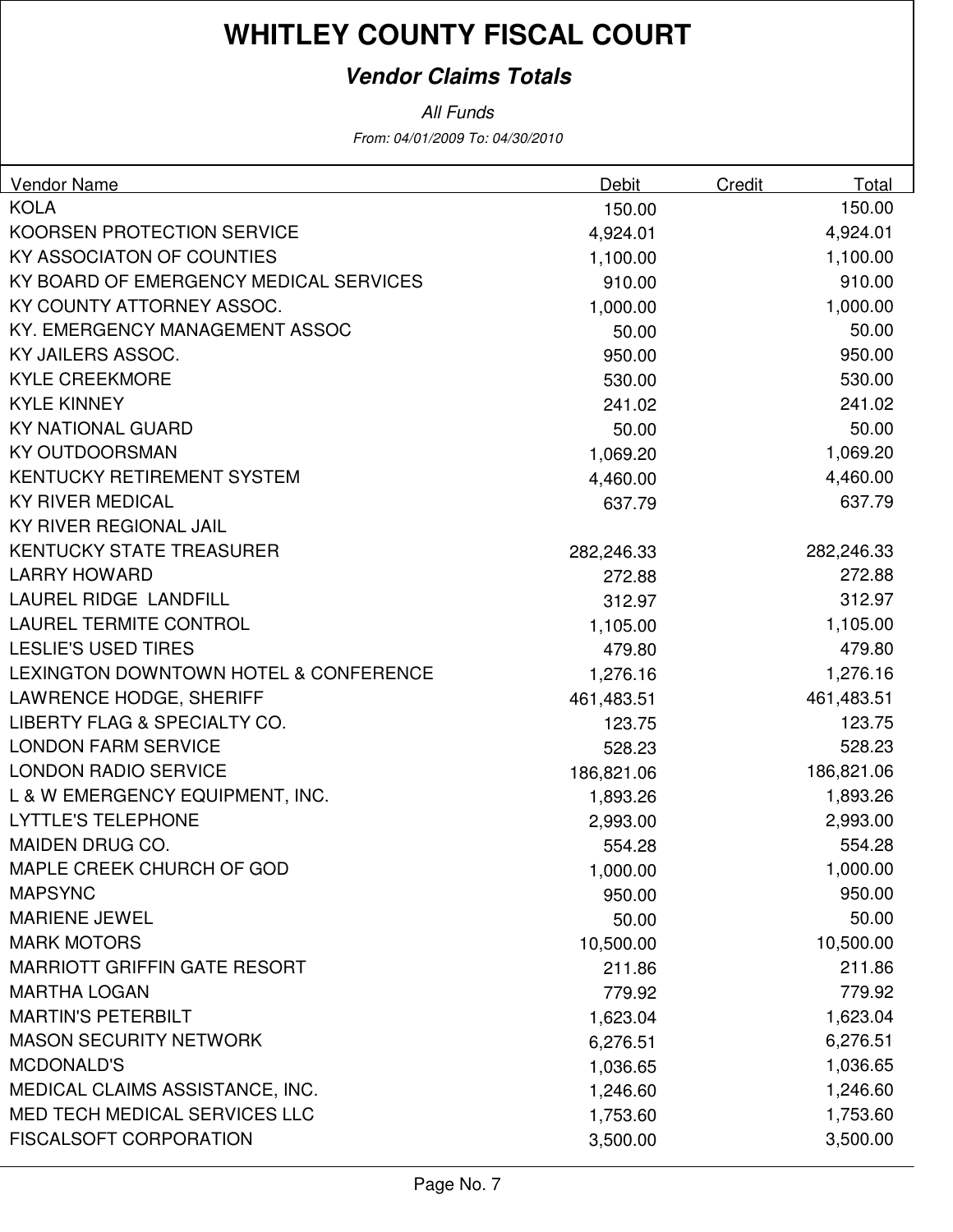#### **Vendor Claims Totals**

| <b>Vendor Name</b>                 | Debit     | Credit | Total     |
|------------------------------------|-----------|--------|-----------|
| <b>MID-SPRINGS COMMUNITY PARK</b>  | 530.00    |        | 530.00    |
| <b>MIKE BAIRD</b>                  | 872.15    |        | 872.15    |
| <b>MIKE BISSCHOP</b>               | 518.87    |        | 518.87    |
| <b>MIKE COLYER</b>                 | 30.00     |        | 30.00     |
| MIKE MINI BARN STORAGE             | 3,500.00  |        | 3,500.00  |
| <b>MIKE SILER</b>                  | 247.09    |        | 247.09    |
| <b>MINUTEMAN PRESS</b>             | 1,050.19  |        | 1,050.19  |
| <b>MISTY GAVIN</b>                 | 120.50    |        | 120.50    |
| <b>MOBILE SATELLITE VENTURES</b>   | 777.87    |        | 777.87    |
| <b>MORGAN TRUCK PARTS</b>          | 2,315.80  |        | 2,315.80  |
| MOUNTAIN CLASSIC SCHOLARSHIP FUND  | 1,000.00  |        | 1,000.00  |
| <b>MPH INDUSTRIES</b>              | 4,046.90  |        | 4,046.90  |
| <b>M.R. NYREN COMPANY</b>          | 645.66    |        | 645.66    |
| <b>M.R. TRANSMISSIONS</b>          | 7,500.00  |        | 7,500.00  |
| MSE OF KENTUCKY, INC               | 3,500.00  |        | 3,500.00  |
| <b>MT. ASH BAPTIST CHURCH</b>      | 1,050.00  |        | 1,050.00  |
| MOUNTAIN VALLEY INSURANCE          | 4,219.35  |        | 4,219.35  |
| MUSTER ASSOC. INC.                 | 10,500.00 |        | 10,500.00 |
| MUSTER EMERGENCY VEHICLES INC      | 15,435.00 |        | 15,435.00 |
| <b>NACO</b>                        | 745.00    |        | 745.00    |
| NATIONAL ANIMAL CONTROL ASSOCATION | 525.00    |        | 525.00    |
| <b>NENA</b>                        | 120.00    |        | 120.00    |
| <b>NEWS JOURNAL</b>                | 21,209.91 |        | 21,209.91 |
| <b>NEWWAVE COMMUNICATIONS</b>      | 409.72    |        | 409.72    |
| <b>NOBLE MEDICAL, INC</b>          | 1,433.42  |        | 1,433.42  |
| NORTHERN SAFETY CO                 | 1,541.60  |        | 1,541.60  |
| OAK RIDGE CHURCH OF GOD            | 500.00    |        | 500.00    |
| ORAL LEWIS CATERING                | 1,149.50  |        | 1,149.50  |
| <b>OSCAR DAVENPORT</b>             | 3,849.57  |        | 3,849.57  |
| OVERHEAD DOOR COMPANY              | 239.00    |        | 239.00    |
| <b>OWENS AUTO PARTS</b>            | 6,170.35  |        | 6,170.35  |
| PAGE, WOLFBURG & WIRTH, LLC        | 175.00    |        | 175.00    |
| PATTERSON CREEK VFD                | 2,324.78  |        | 2,324.78  |
| PATTON CHESTNUT BINDER, INC.       | 8,889.51  |        | 8,889.51  |
| <b>PAUL STEELY FORD</b>            | 4,222.40  |        | 4,222.40  |
| PHIL BRENNENSTUHL                  | 2,054.78  |        | 2,054.78  |
| PHYSIO CONTROL                     | 6,394.00  |        | 6,394.00  |
| PIZZA HUT                          | 1,025.61  |        | 1,025.61  |
| PLEASANT HILL CHURCH OF GOD        | 1,020.00  |        | 1,020.00  |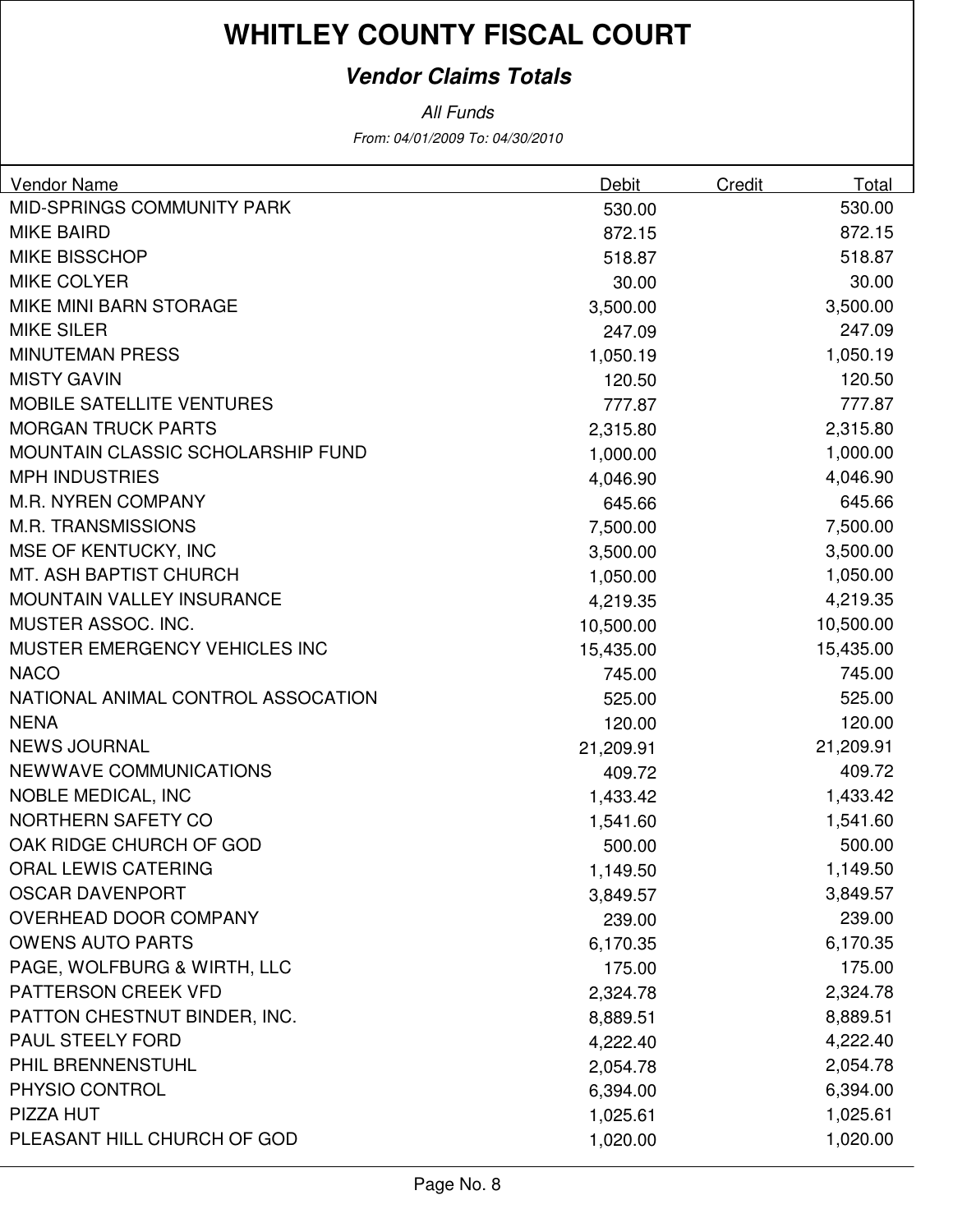#### **Vendor Claims Totals**

| <b>Vendor Name</b>                 | Debit     | <b>Credit</b> | <b>Total</b> |
|------------------------------------|-----------|---------------|--------------|
| PLEASANT VIEW ELEMENTARY           | 520.00    |               | 520.00       |
| PLEASANT VIEW ELEMENTARY           | 500.00    |               | 500.00       |
| PLEASANT VIEW ELEMENTARY           | 500.00    |               | 500.00       |
| POFF CARTING SERVICE               | 23,035.76 |               | 23,035.76    |
| POSTCRAFT COMPANY                  | 629.56    |               | 629.56       |
| PREFERRED LAB SERVICE              | 6,255.00  |               | 6,255.00     |
| PREWITT FARM SUPPLY                | 885.10    |               | 885.10       |
| PRINT SOURCE CONSULTING            | 187.89    |               | 187.89       |
| PROFESSIONAL HOME HEALTH           |           |               |              |
| PROFESSIONAL LAZER PRINTER SERVICE | 367.19    |               | 367.19       |
| PROFFESSIONAL VEHICLE CORP         | 637.75    |               | 637.75       |
| <b>PYRAMID LIFE INS</b>            | 321.47    |               | 321.47       |
| <b>QUALITY CARE AUTO SERVICE</b>   | 67,060.06 |               | 67,060.06    |
| <b>QUARTER MASTER</b>              | 514.89    |               | 514.89       |
| <b>QUILL CORPORATION</b>           | 18,947.47 |               | 18,947.47    |
| <b>RADIO SHACK</b>                 | 5,328.39  |               | 5,328.39     |
| <b>RALEIGH MEADORS</b>             | 1,900.00  |               | 1,900.00     |
| R. C. MILLER OIL CO                | 1,021.65  |               | 1,021.65     |
| REM COMPANY, INC.                  | 1,591.50  |               | 1,591.50     |
| <b>RHONDA PRIVETT</b>              | 75.60     |               | 75.60        |
| <b>RILEY WILLIAMSON</b>            | 92.04     |               | 92.04        |
| <b>RIVERBEND FARMS</b>             | 57,190.00 |               | 57,190.00    |
| <b>RIVERSIDE PRODUCE</b>           | 1,236.82  |               | 1,236.82     |
| <b>ROBBY HAMBLIN</b>               | 160.00    |               | 160.00       |
| <b>ROBERT MOSES</b>                | 300.00    |               | 300.00       |
| ROCKHOLDS COMMUNITY CHURCH         | 500.00    |               | 500.00       |
| ROCKHOLD V.F.D.                    | 1,538.00  |               | 1,538.00     |
| <b>ROCKY BROWN</b>                 | 550.00    |               | 550.00       |
| <b>ROGER WELLS</b>                 | 1,558.31  |               | 1,558.31     |
| RONALD D. COOPER                   | 192.88    |               | 192.88       |
| <b>RONALD RAINS</b>                | 128.00    |               | 128.00       |
| RONNIE MOSES, P V A                | 56,698.90 |               | 56,698.90    |
| <b>ROY LAWSON</b>                  | 75.00     |               | 75.00        |
| <b>SAFECO</b>                      | 200.00    |               | 200.00       |
| SAFELITE AUTOGLASS                 | 182.00    |               | 182.00       |
| <b>SAGE SOFTWARE</b>               | 665.00    |               | 665.00       |
| <b>SARAH BENNETT</b>               | 174.04    |               | 174.04       |
| <b>SARAH BOYD</b>                  | 139.70    |               | 139.70       |
| <b>SCOTT LAMBDIN</b>               | 275.00    |               | 275.00       |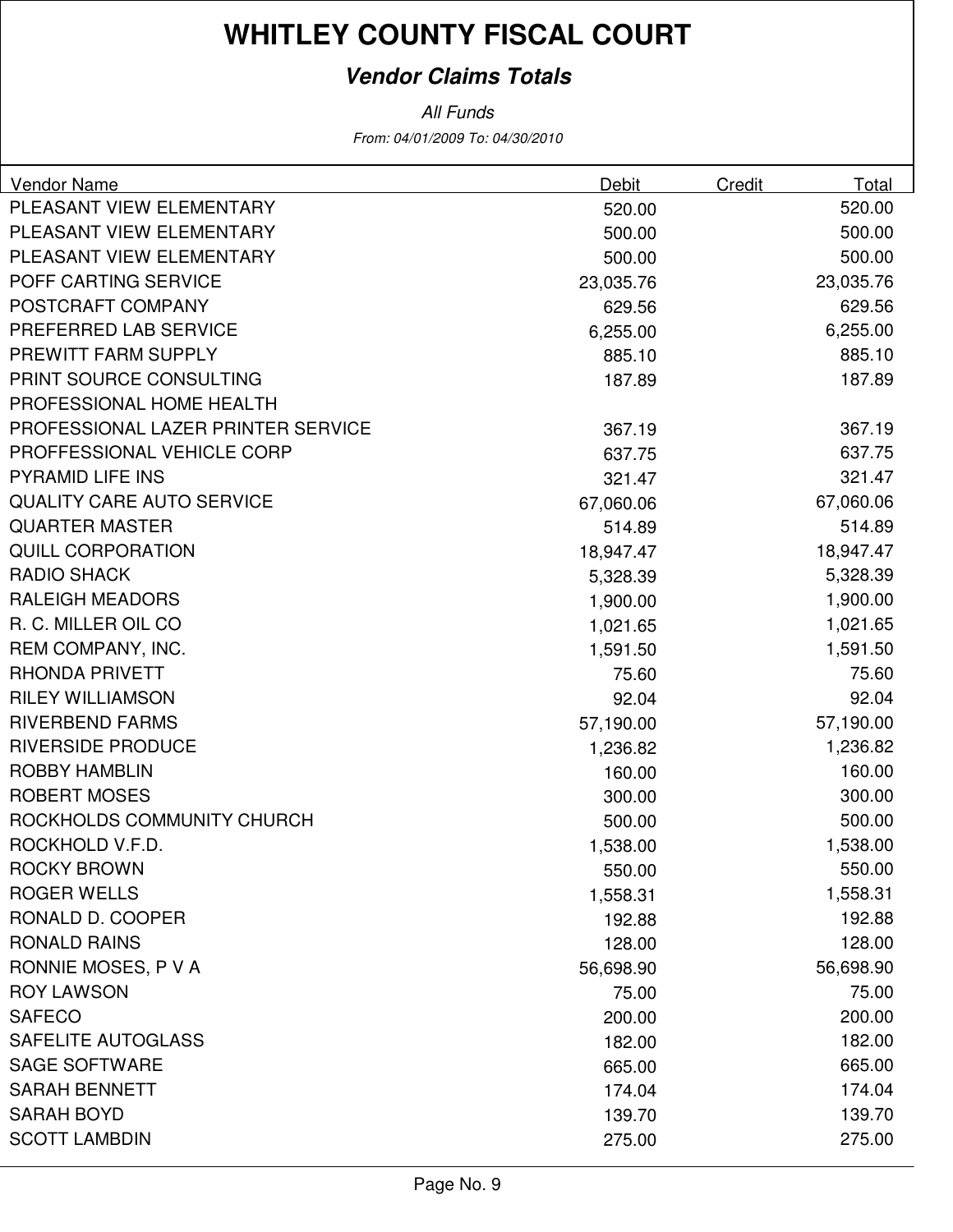#### **Vendor Claims Totals**

All Funds

From: 04/01/2009 To: 04/30/2010

| <b>Vendor Name</b>                         | Debit      | <b>Credit</b> | Total      |
|--------------------------------------------|------------|---------------|------------|
| I. K. SEARS EXCAVATING                     | 90,575.00  |               | 90,575.00  |
| SE COMMUNICATIONS & CONSULTANTS, INC.      | 1,309.50   |               | 1,309.50   |
| <b>SECURITY FENCE</b>                      | 4,472.45   |               | 4,472.45   |
| SENIOR CITIZENS OF WHITLEY COUNTY          | 15,500.00  |               | 15,500.00  |
| <b>J.A. SEXAUER</b>                        | 118.65     |               | 118.65     |
| <b>SGT JOES</b>                            | 32,746.16  |               | 32,746.16  |
| <b>SHELLY BARTON</b>                       | 207.35     |               | 207.35     |
| SHELTON CONSTRUCTION                       | 44,500.00  |               | 44,500.00  |
| SILER IMPLEMENT COMPANY                    | 91.40      |               | 91.40      |
| SIMPLEX TIME RECORDER CO.                  |            |               |            |
| SIMPLEX GRINNELL LP                        | 1,621.00   |               | 1,621.00   |
| <b>SMITH'S AUTO SERVICE</b>                | 14,585.79  |               | 14,585.79  |
| <b>SMITH'S TOWING SERVICE</b>              | 285.00     |               | 285.00     |
| SOUTHEASTERN EMERGENCY EQUIP.              | 11,295.08  |               | 11,295.08  |
| SOUTHEAST RADIATOR, INC                    | 140.00     |               | 140.00     |
| SOUTHERN KY CHAMBER OF COMMERCE, INC.      | 1,200.00   |               | 1,200.00   |
| SOUTHEASTERN KY MAINTENANCE                | 6,116.00   |               | 6,116.00   |
| SOUTH EASTERN JANITORIAL SUPPLY            | 7,693.97   |               | 7,693.97   |
| SOUTHERN REBINDING, INC.                   | 6,586.17   |               | 6,586.17   |
| SOUTHEAST RADIATOR, INC.                   | 1,086.00   |               | 1,086.00   |
| <b>SOUTH WHITLEY VFD</b>                   | 500.00     |               | 500.00     |
| STERICYCLE, INC.                           | 1,513.66   |               | 1,513.66   |
| <b>SUBWAY</b>                              | 925.27     |               | 925.27     |
| <b>SUE PROFITT</b>                         | 43.20      |               | 43.20      |
| <b>SUPERIOR PROTECTION</b>                 | 144.07     |               | 144.07     |
| <b>SUTTONS KWIK WASH</b>                   | 204.50     |               | 204.50     |
| <b>SWACK</b>                               | 50.00      |               | 50.00      |
| <b>T &amp; D EXCAVATING</b>                | 18,000.00  |               | 18,000.00  |
| <b>T &amp; H TRUCK PARTS &amp; SERVICE</b> | 250.00     |               | 250.00     |
| <b>TASER INTERNATIONAL INC</b>             | 2,455.77   |               | 2,455.77   |
| <b>TEN TEC</b>                             | 389.85     |               | 389.85     |
| <b>TERESA WARREN</b>                       | 294.86     |               | 294.86     |
| THE BANK OF NEW YORK                       | 524,460.77 |               | 524,460.77 |
| THE CLARK GROUP                            | 93.50      |               | 93.50      |
| THE HOSE HOUSE, INC.                       | 495.47     |               | 495.47     |
| THE SIGN PLACE                             | 3,363.96   |               | 3,363.96   |
| <b>THOMAS WILSON</b>                       | 950.00     |               | 950.00     |
| <b>THOMAS OR VICKI COOPER</b>              | 50.00      |               | 50.00      |
| <b>TIMES TRIBUNE</b>                       | 108.00     |               | 108.00     |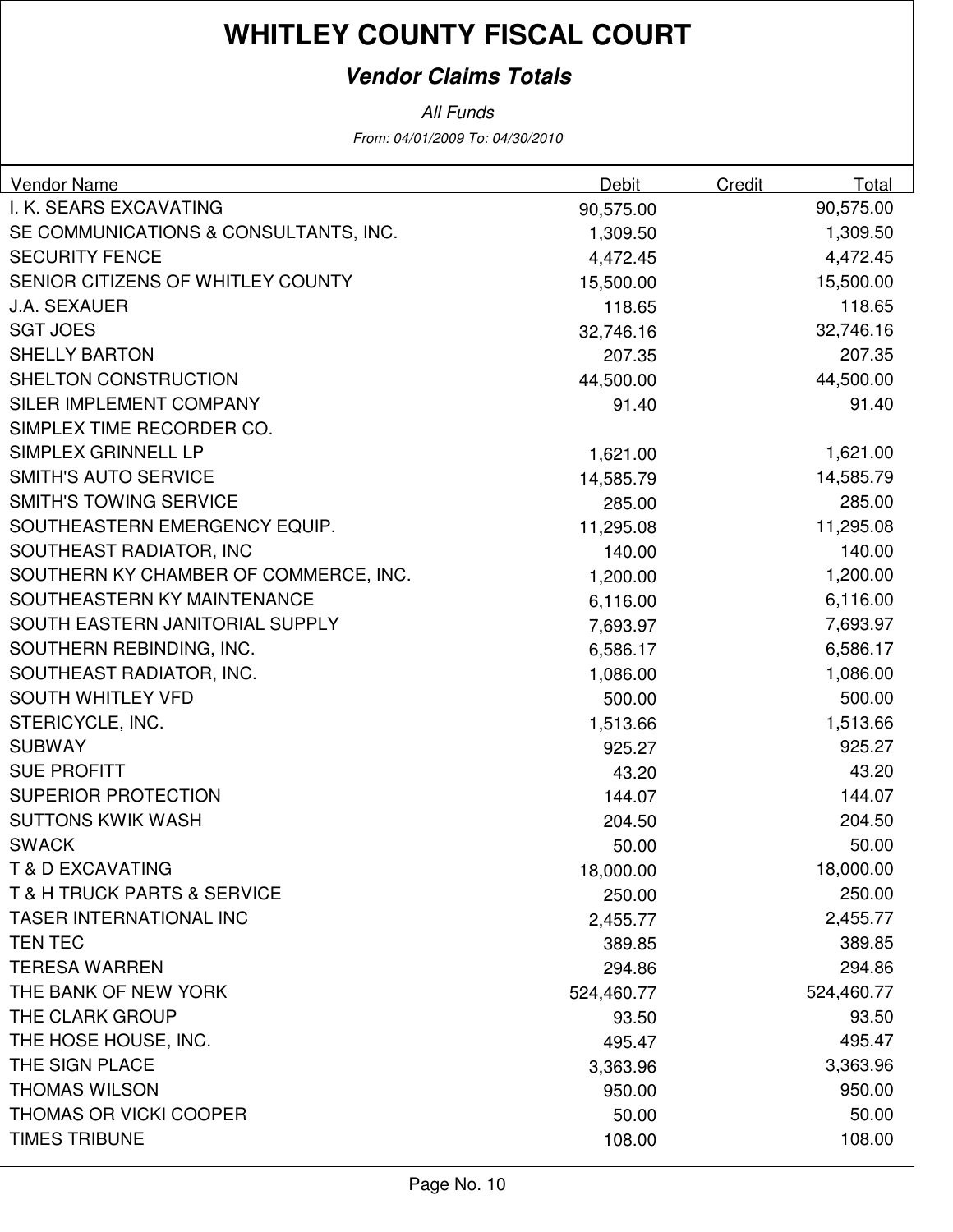#### **Vendor Claims Totals**

| <b>Vendor Name</b>                         | Debit        | Credit | Total        |
|--------------------------------------------|--------------|--------|--------------|
| <b>TIM SHELLEY</b>                         | 4,638.25     |        | 4,638.25     |
| T & L STEEL, INC.                          | 2,394.70     |        | 2,394.70     |
| <b>TODAY'S OPTION</b>                      | 508.53       |        | 508.53       |
| <b>TRACY WEST</b>                          | 1,971.23     |        | 1,971.23     |
| <b>TRAYCO</b>                              | 3,183.30     |        | 3,183.30     |
| TRI-ANIM HEALTH SERVICES, INC.             | 1,912.79     |        | 1,912.79     |
| <b>T&amp;T STONE</b>                       | 450.00       |        | 450.00       |
| 2 GETON NET, INC.                          | 5,158.01     |        | 5,158.01     |
| <b>TWO-WAY RADIO</b>                       | 5,851.80     |        | 5,851.80     |
| UNIVERSITY OF KY                           |              |        |              |
| UK INCOME TAX SEMINAR                      | 470.00       |        | 470.00       |
| <b>UMWA HEALTH &amp; RETIREMENT</b>        | 939.12       |        | 939.12       |
| UNDERWRITERS SAFETY & CLAIMS               | 2,000.00     |        | 2,000.00     |
| UNITED HEALTHCARE INS. CO.                 | 127.71       |        | 127.71       |
| UNLIMITED FLUID POWER INC                  | 1,153.75     |        | 1,153.75     |
| <b>U.S. POSTMASTER</b>                     | 6,652.00     |        | 6,652.00     |
| <b>VELMA BOWLIN</b>                        | 275.00       |        | 275.00       |
| <b>WANDA SIMONS, CPA</b>                   | 6,075.00     |        | 6,075.00     |
| <b>WATSON CHAPEL YOUTH GROUP</b>           | 500.00       |        | 500.00       |
| <b>WAYNE PERKINS</b>                       | 431.64       |        | 431.64       |
| <b>WAYNES WORLD</b>                        | 686.40       |        | 686.40       |
| <b>WAYNE WILSON</b>                        | 365.15       |        | 365.15       |
| WHITLEY CO FISCAL COURT PAYROLL, REV.A/C   | 3,296,563.78 |        | 3,296,563.78 |
| WHITLEY COUNTY FISCAL COURT                | 50.00        |        | 50.00        |
| W D BRYANT & SONS INC.                     | 51,935.78    |        | 51,935.78    |
| <b>WHITLEY EAST ELEMENTRY</b>              | 550.00       |        | 550.00       |
| <b>WENDY'S</b>                             | 2,376.30     |        | 2,376.30     |
| <b>WE ROCK 102.7</b>                       | 195.00       |        | 195.00       |
| <b>WHAYNE SUPPLY COMPANY</b>               | 50,634.05    |        | 50,634.05    |
| <b>WHIPLASH SIGNS &amp; APPAREL</b>        | 450.00       |        | 450.00       |
| <b>WHITLEY EAST ELEMENTARY</b>             | 500.00       |        | 500.00       |
| <b>WHITLEY COUNTY CENTRAL INTERMEDIATE</b> | 520.00       |        | 520.00       |
| WHITLEY CITY BOOKKEEPING SERVICE           | 2,400.00     |        | 2,400.00     |
| WHITLEY COUNTY BOARD OF ED.                | 67,819.78    |        | 67,819.78    |
| <b>WHITLEY CO WATER DISTRICT</b>           | 5,800.00     |        | 5,800.00     |
| <b>WHITLEY EAST ELEMENTARY</b>             | 500.00       |        | 500.00       |
| <b>WHTIELY EAST ELEMENTARY</b>             | 526.00       |        | 526.00       |
| <b>WHITLEY EAST ELEMENTARY</b>             | 500.00       |        | 500.00       |
| WHITLEY EAST ELEMENTARY                    | 496.00       |        | 496.00       |